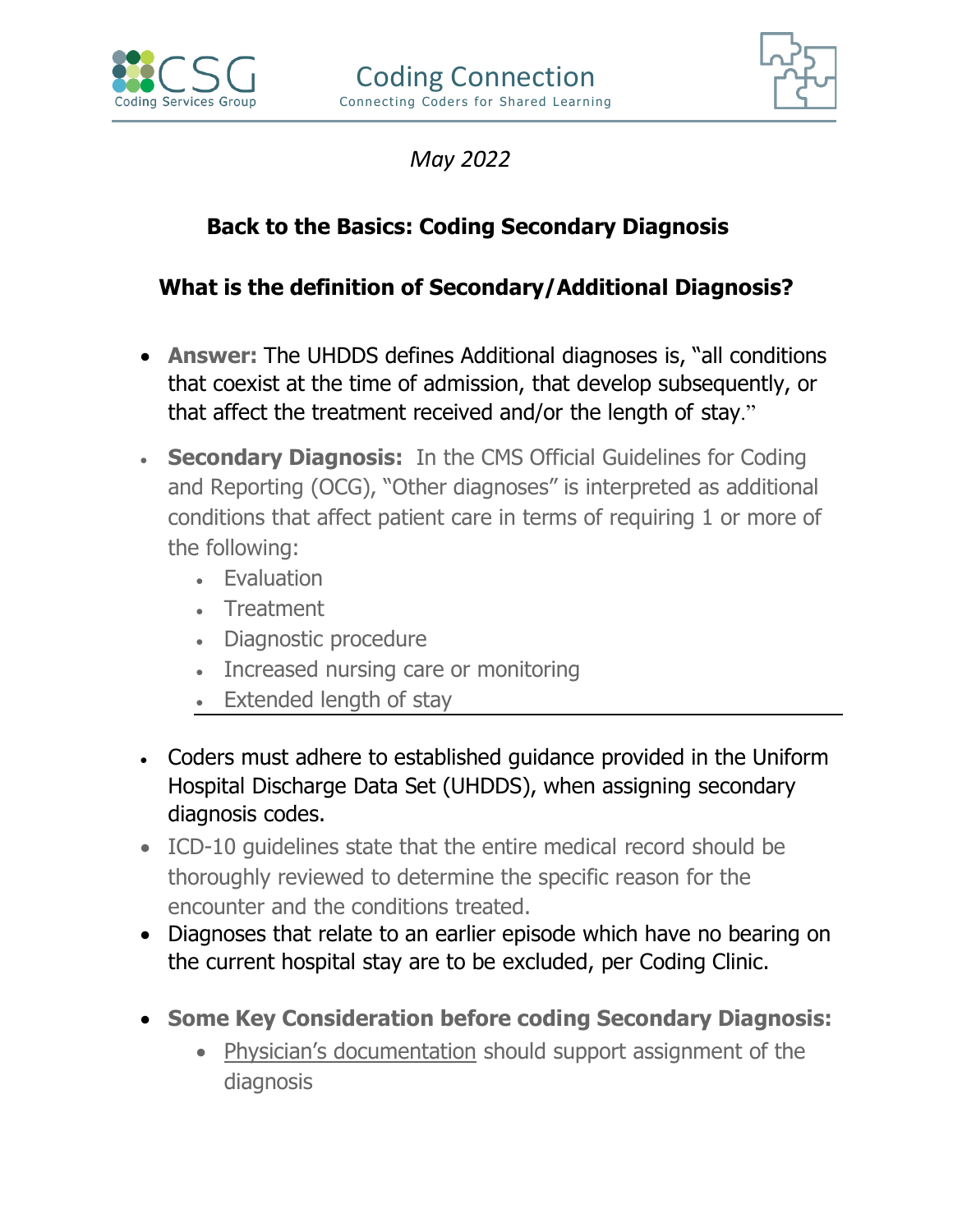



- Chronic conditions that are not addressed at the time of the encounter may be coded if the condition is active and affects overall patient care treatment or management.
- ICD-10 Guidelines state- "Code all documented conditions that coexist at the time of the encounter/visit and require or affect patient care treatment or management. **Do not code conditions that were previously treated and no longer exist.**
- History Codes may also be used as secondary codes if the historical condition has an impact on current care or influences treatment". The existence of these historical conditions increases the complexity of the patient.
- Abnormal findings :(laboratory, x-ray, pathologic, and other diagnostic results) are not coded and reported unless the provider indicates their clinical significance. If the findings are outside the normal range and the attending provider has ordered other tests to evaluate the condition or prescribed treatment, it is appropriate to query the provider whether the abnormal finding should be added.
	- **Remember:** This directive is unique to Inpatient Coding. Coding practices in the outpatient setting differ for coding encounters for diagnostic tests that have been interpreted by a provider.
- Uncertain Diagnosis: If the diagnosis documented at the time of discharge is qualified as "probable", "suspected", "likely", "questionable", "possible", or "still to be ruled out", code the condition as if it existed or was established. The bases for these guidelines are the diagnostic workup, arrangements for further workup or observation, and initial therapeutic approach that correspond most closely with the established diagnosis.
	- **Note:** This quideline is applicable only to short-term, acute, long-term care and psychiatric hospitals.